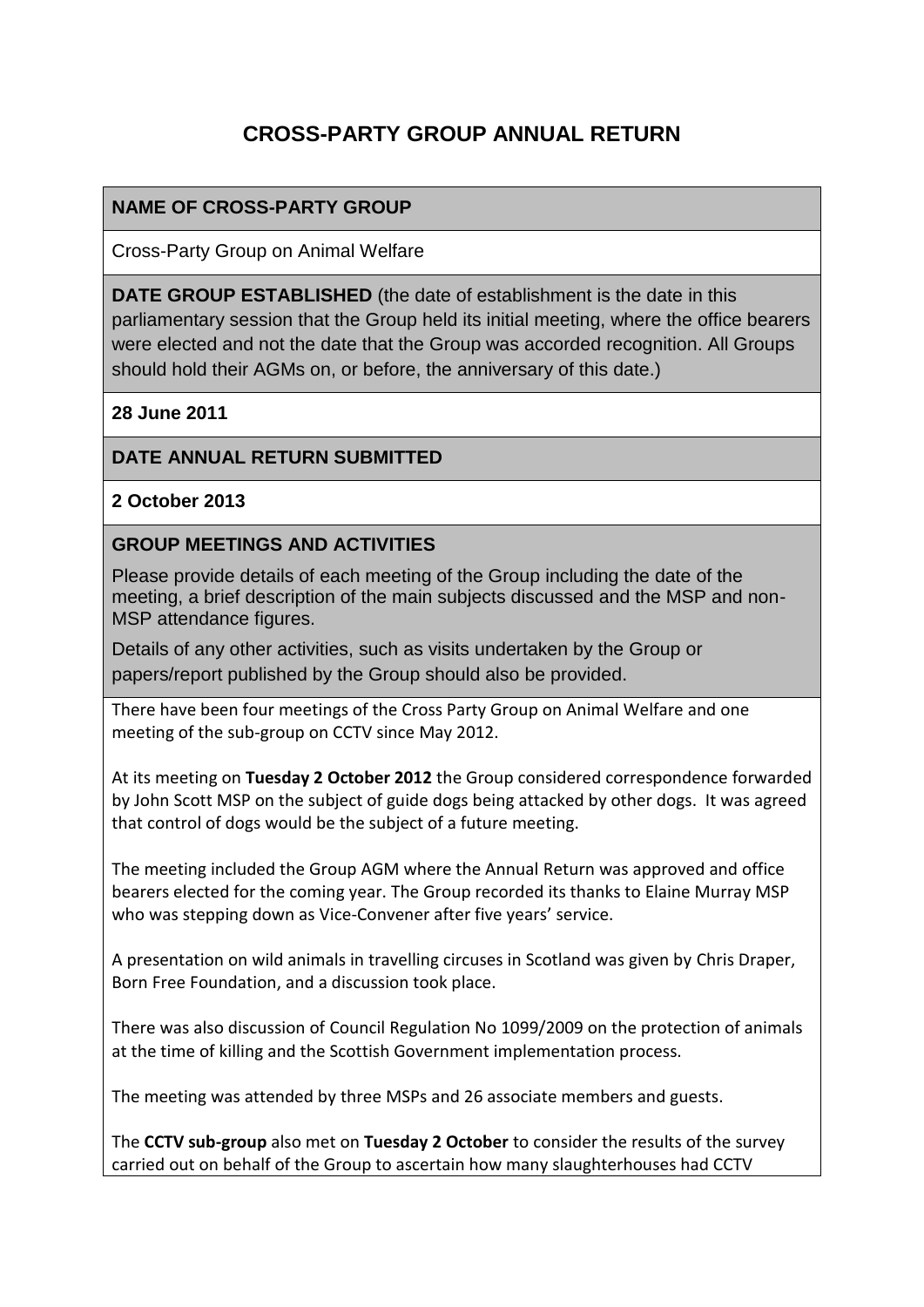installed and how it was used. A report from the Secretary was considered and it was agreed to issue a further call for responses. The meeting was attended by three MSPs and twelve sub-group members. A revised report was circulated to members in February 2013.

The Group meeting on **Tuesday 4 December 2012** received a further update on the implementation of EU Regulation 1099/2009, and on developments at Westminster regarding the licensing of wild animal circuses in England.

The main presentation was given by Laura Vallance, Dogs Trust; Margaret Donnellan, Dogs Trust; Victoria Brown, Kennel Club and Jacqui Cuff, Cats' Protection on behalf of the Pet Advertising Advisory Group, and concerned the advertising and sale of pets on the internet.

A request was made for the subject of general licences for killing wild birds to be discussed at a future meeting.

The meeting was attended by one MSP (the Convener) and 26 associate members and guests.

The meeting on **Tuesday 5 February 2013** received a further update on the implementation of EU Regulation 1099/2009 and discussed the Scottish Government's approach to mandatory CCTV in slaughterhouses.

There was further discussion of out of hours veterinary cover and it was suggested that this be the topic of a future presentation to the Group.

The main presentation covered general licences for killing wild birds with a presentation by Robbie Kernahan of Scottish Natural Heritage.

The meeting was attended by three MSPs and 23 associate members and guests.

The meeting on **Tuesday 21 May 2013** discussed ongoing issues regarding the legal position on mandatory CCTV in slaughterhouses.

The main agenda item was an update on the implementation and enforcement of the Control of Dogs (Scotland) Act 2010, and related issues.

A paper from Scottish local authorities highlighting challenges experience in enforcing the Act was presented by Laura Macleod of West Lothian Council. Clare Adamson MSP spoke about the withdrawal of North Lanarkshire Council facilities from dog training classes and provided a detailed report about public training facilities across local authorities.

It was agreed that pet vending would be the main item for discussion at the next meeting.

The meeting was attended by three MSPs and 31 associate members and guests.

# **MSP MEMBERS OF THE GROUP**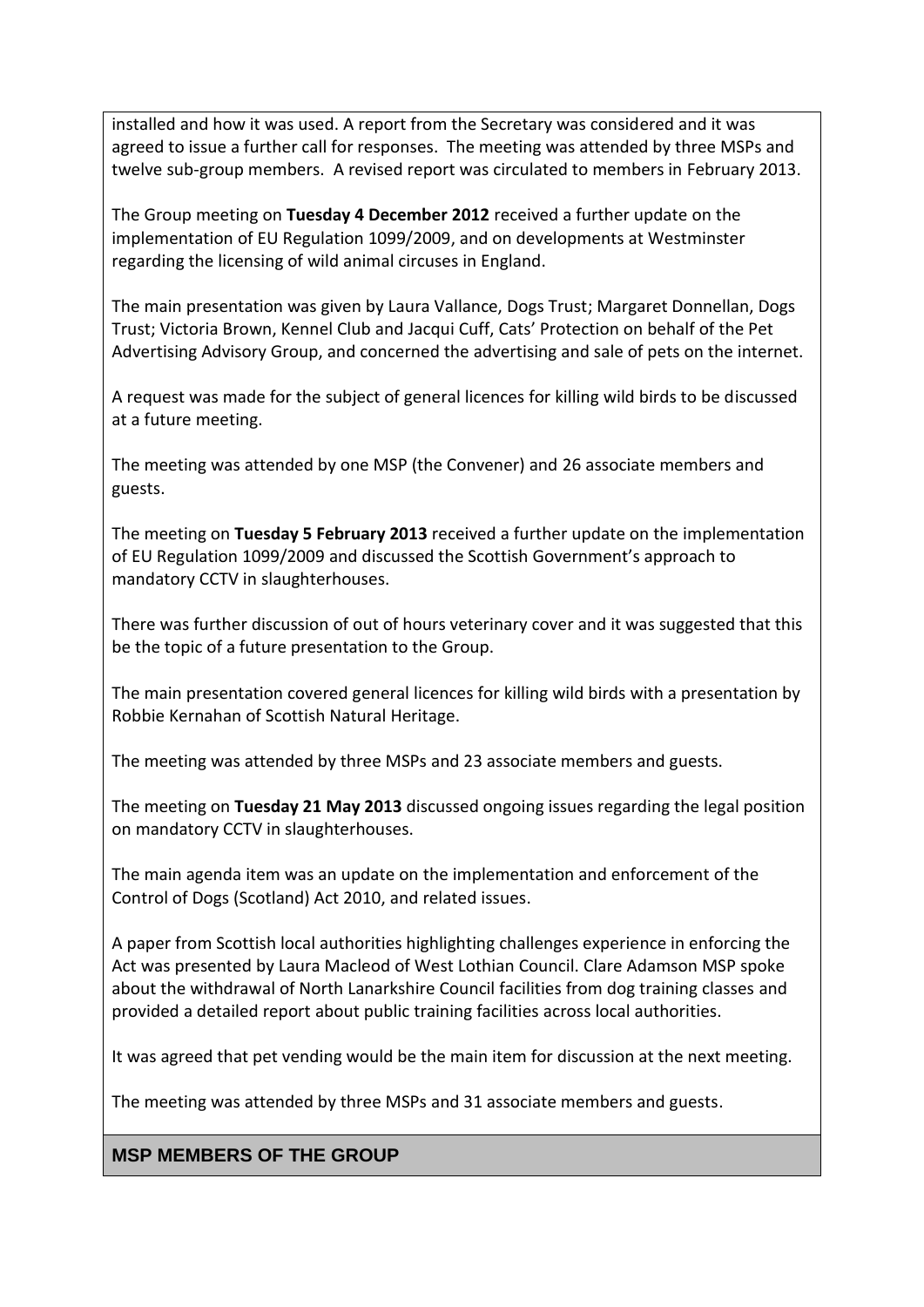Please provide names of all MSP members of the Group. Note that only names need to be provided, no party designation or other information is required.

**Claire Baker MSP**

**Claudia Beamish MSP**

**Alex Fergusson MSP** 

**Christine Grahame MSP**

**Jim Hume MSP**

**John Scott MSP**

**Alison Johnstone MSP**

**Elaine Murray MSP**

#### **NON-MSP MEMBERS OF THE GROUP**

For organisational members please provide only the name of the organisation, it is not necessary to provide the name(s) of individuals who may represent the organisation at meetings of the Group.

| Organisations | <b>Animal Health and Veterinary Laboratories Agency</b>         |
|---------------|-----------------------------------------------------------------|
|               | <b>Animal Concern Advice Line</b>                               |
|               | <b>Association of British Riding Schools</b>                    |
|               | <b>Born Free Foundation</b>                                     |
|               | <b>Blue Cross</b>                                               |
|               | <b>British Association for Shooting and Conservation</b>        |
|               | <b>British Deer Society</b>                                     |
|               | <b>British Equine Veterinary Association</b>                    |
|               | <b>British Horse Society Scotland</b>                           |
|               | <b>British Small Animal Veterinary Association</b>              |
|               | <b>British Union for the Abolition of Vivisection</b>           |
|               | <b>British Veterinary Association</b>                           |
|               | <b>British Veterinary Nursing Association</b>                   |
|               | <b>Buddies Bunny Rescue</b>                                     |
|               | <b>Canine Concern Scotland Trust</b>                            |
|               | <b>Campaign Against the Sale of Cats Online</b>                 |
|               | <b>Cats Protection</b>                                          |
|               | <b>Compassion in World Farming</b>                              |
|               | <b>Convention of Scottish Local Authorities</b>                 |
|               | <b>Dogs Trust</b>                                               |
|               | <b>Edinburgh Vegetarian/Vegan Dining and Socializing Meetup</b> |
|               | <b>Ethical Voice for Animals</b>                                |
|               | <b>Fife Council</b>                                             |
|               | Glo-Wild                                                        |
|               | <b>Independent Weimaraner Rescue &amp; Re-Homing Service</b>    |
|               | <b>International Fund for Animal Welfare</b>                    |
|               | <b>Jeanne Marchig Centre for Animal Welfare</b>                 |
|               | <b>The Kennel Club</b>                                          |
|               | <b>League Against Cruel Sports</b>                              |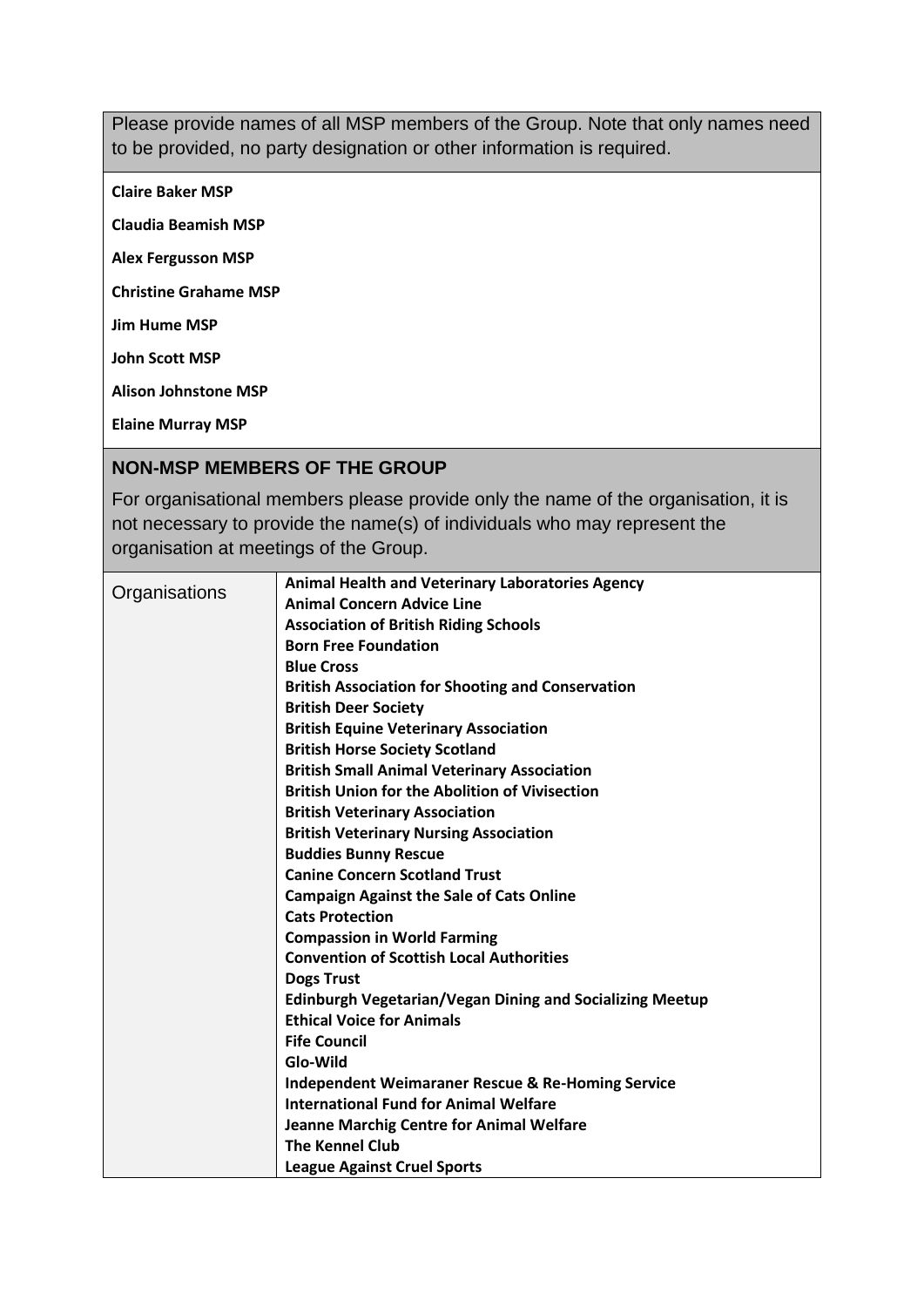|                                                                                     | <b>Marine Conservation International</b>                                       |  |
|-------------------------------------------------------------------------------------|--------------------------------------------------------------------------------|--|
|                                                                                     | <b>National Farmers Union of Scotland</b>                                      |  |
|                                                                                     | <b>National Wildlife Crime Unit</b>                                            |  |
|                                                                                     | <b>OneKind</b>                                                                 |  |
|                                                                                     | <b>Perth and Kinross Council</b>                                               |  |
|                                                                                     | <b>Rabbits Require Rights Scotland</b>                                         |  |
|                                                                                     | Royal Society for the Protection of Birds Scotland                             |  |
|                                                                                     | <b>Scottish Government Rural Directorate (Animal Welfare)</b>                  |  |
|                                                                                     | <b>Scotland's Rural College</b>                                                |  |
|                                                                                     | <b>Scottish Badgers</b>                                                        |  |
|                                                                                     | <b>Scottish Countryside Alliance</b>                                           |  |
|                                                                                     | <b>Scottish Gamekeepers' Association</b>                                       |  |
|                                                                                     | <b>Scottish Kennel Club</b>                                                    |  |
|                                                                                     | <b>Scottish Rural Business and Property Association</b>                        |  |
|                                                                                     | Scottish Society for the Prevention of Cruelty to Animals                      |  |
|                                                                                     | <b>South Lanarkshire Council</b>                                               |  |
|                                                                                     | <b>University of St Andrews</b>                                                |  |
|                                                                                     | <b>Vetwork UK</b>                                                              |  |
|                                                                                     | <b>West Lothian Council</b>                                                    |  |
|                                                                                     | <b>World Horse Welfare</b>                                                     |  |
|                                                                                     |                                                                                |  |
| Individuals                                                                         | <b>Will Caola</b>                                                              |  |
|                                                                                     | <b>Edna Elliot-McColl</b>                                                      |  |
|                                                                                     | <b>Mary Millar</b>                                                             |  |
|                                                                                     | <b>Ross Montague</b>                                                           |  |
|                                                                                     | <b>Patricia Neeson</b>                                                         |  |
|                                                                                     | <b>Fiona Nicholson</b>                                                         |  |
|                                                                                     | Patricia Saluja                                                                |  |
|                                                                                     | <b>Donald Shepherd</b>                                                         |  |
|                                                                                     | <b>Joan Shepherd</b>                                                           |  |
| <b>GROUP OFFICE BEARERS</b>                                                         |                                                                                |  |
| Please provide names for all office bearers. The minimum requirement is that two of |                                                                                |  |
|                                                                                     | the office bearers are MSPs and one of these is Convener – beyond this it is a |  |
|                                                                                     |                                                                                |  |
| matter for the Croup to decide upon the office begrers it wishes to have It is      |                                                                                |  |

the office bearers it wishes to ha permissible to have more than one individual elected to each office, for example, coconveners or multiple deputy conveners.

| Convener                                                   | <b>Christine Grahame MSP</b>              |  |
|------------------------------------------------------------|-------------------------------------------|--|
| <b>Deputy Convener</b>                                     | Claudia Beamish MSP; Alison Johnstone MSP |  |
| Secretary                                                  | Libby Anderson, OneKind                   |  |
| Treasurer                                                  |                                           |  |
| FINANCIAL BENEFITS OR OTHER BENEFITS RECEIVED BY THE GROUP |                                           |  |

Please provide details of any financial or material benefit(s) received from a single source in a calendar year which has a value, either singly or cumulatively, of more